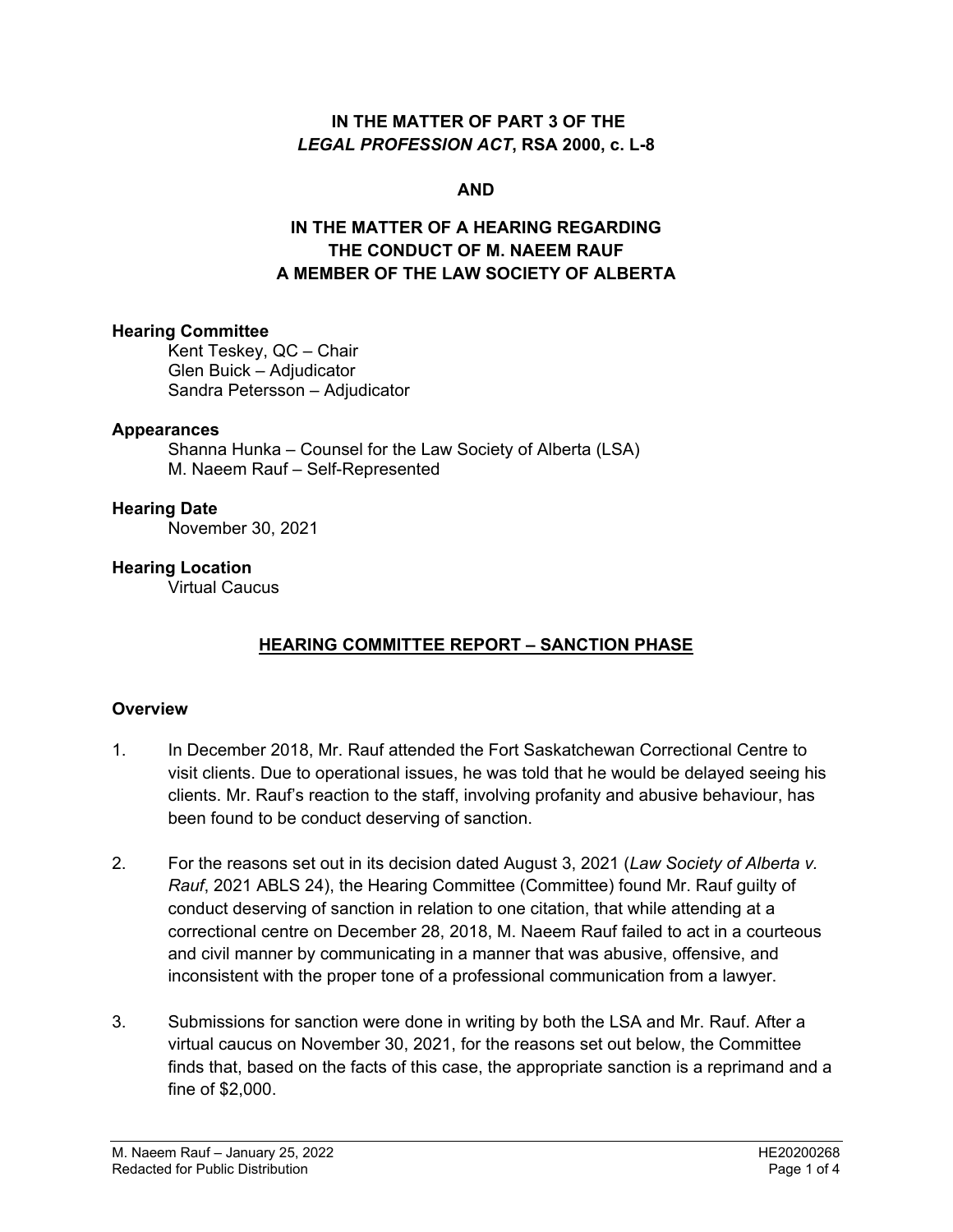4. In addition, pursuant to section 72(2) of the *Legal Profession Act* (the *Act*), the Committee orders costs in the amount of \$12,191. Mr. Rauf has one year from the date of this decision to pay the fine and costs.

## **Submissions on Sanction**

- 5. A sanction against a lawyer must contribute to the LSA's ultimate responsibility to protect the public interest. A sanction is not intended to be exclusively punitive, rather it must serve to further the regulator's fundamental role to protect the public and to uphold ethical and competent practice. The determination of a just sanction is an individualized process that must recognize the individual member and the specific conduct involved.
- 6. LSA Counsel submitted that a suspension in the range of one month would be appropriate. They argue that the conduct involved is serious and represents a significant departure from the tone of civility that the Code of Conduct expects from Alberta's lawyers. They also note that Mr. Rauf has a discipline history for incivility where a suspension of seven days was imposed.
- 7. Mr. Rauf did not address a particular position on sanction in his written submissions. His position was that the merits decision of this Committee was factually incorrect. He also provided a number of references from former clients and colleagues speaking to his honesty and congeniality.

## **Analysis and Decision on Sanction**

- 8. We found that Mr. Rauf's conduct was serious and in the words of section 49 of the *Act* "was both incompatible with the best interests of the public or of the members of the Society" and "tends to harm the standing of the legal profession generally".
- 9. Mr. Rauf may have been justified in his frustration about the difficulties of seeing his clients. He was entitled to raise these issues and do so with vigour. The requirement for civility under the Code of Conduct cannot improperly fetter a lawyer's ultimate obligation to act as advocate for their client's interest and to protect the rule of law.
- 10. As Alice Woolley wrote, "Hard-hitting and unvarnished critiques are essential to working towards the justice system we should have, and to ensuring that lawyers play the role they need to play within that system. Pursuing the impossible dream of a positive public image, or seeking to soften the discomfort of hearing unpalatable and uncivil truths, is not required."[1](#page-1-0)

<span id="page-1-0"></span> $1$  Woolley, Alice. "Does Civility Matter?" Osgoode Hall Law Journal 46.1 (2008): pages 175-188 at page 188.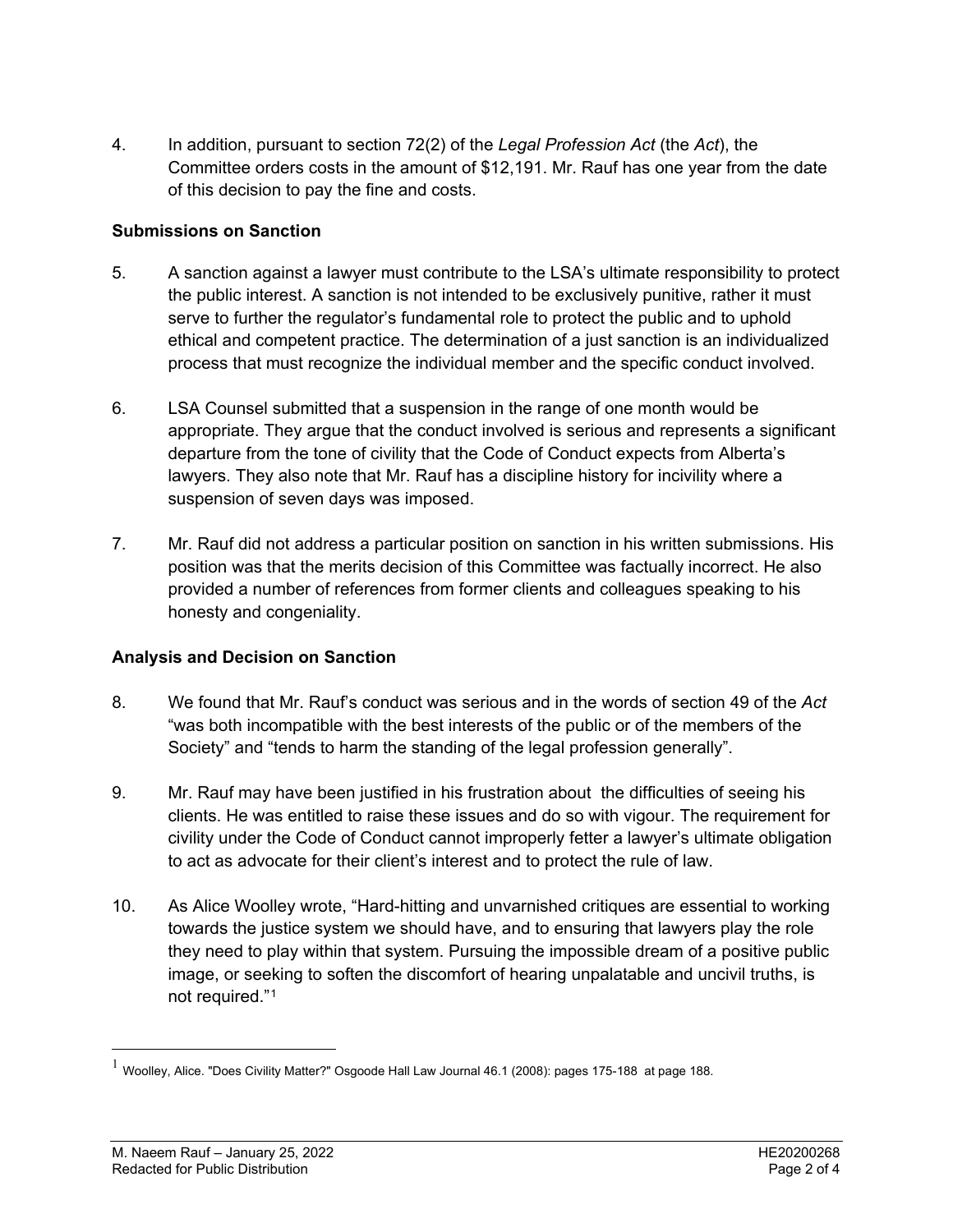- 11. What is required though is the tone expected of a professional. Mr. Rauf's conduct fell well short of that standard. Many of the witnesses testified to their surprise at the imperious and aggressive conduct of Mr. Rauf, but also commented about how they felt reluctant to respond because Mr. Rauf was a lawyer. This speaks to the privileged position that lawyers occupy in society. It also speaks to the need for members of the profession to act civilly with members of the public when acting in their professional capacity. It is unacceptable for lawyers to attempt to achieve their professional aims by bullying or abuse. When a lawyer crosses this line, a regulatory response is required.
- 12. We have been provided authorities where suspensions have been imposed for similar conduct. That said, we find that a short suspension would have a disproportionate effect on Mr. Rauf as opposed to other practitioners; beyond that, it is likely that a suspension would create prejudice for Mr. Rauf's clients who are largely marginalized people, many of whom are in custody.
- 13. The punitive effect of a suspension may not be felt equally by different members of the profession. Where a lawyer practices in a firm with colleagues, it is often the case that the impact of the suspension is softened by the fact that the work can be distributed to other lawyers. Where a lawyer is a member of a partnership, the financial impact of a suspension may be attenuated. For a lawyer like Mr. Rauf who practices alone, a suspension is likely to be far more disruptive to the continuity of his practice. The financial impact on the lawyer is also likely to be more severe.
- 14. If this was the only issue with a suspension, it might be possible to address those considerations by tailoring the length of the suspension. However, the Committee is concerned that a suspension in the range proposed by the LSA would create unnecessary prejudice for Mr. Rauf's clients. If Mr. Rauf is suspended, it is likely his clients would suffer delays in their cases and moreover that those delays may involve individuals in custody.
- 15. While we are reluctant to impose a suspension, we believe it is necessary to strongly denounce Mr. Rauf's behaviour. He is a senior member of the Bar who ought to govern himself with an appropriate temperament and respect for others in the justice system.
- 16. In our view, a reprimand coupled with a fine of \$2,000 appropriately addresses and denounces Mr. Rauf's conduct. Mr. Rauf will have one year to pay the fine and costs.
- 17. The reprimand is issued as follows:

Mr. Rauf, the practice of law requires advocacy for the interest of a client and the rule of law. Your conduct at the Fort Saskatchewan Correctional Centre was abusive and bullying. It would have been unacceptable for any member of the public to act as you did, but it is wholly unacceptable for a member of the legal profession to use the tone and language that